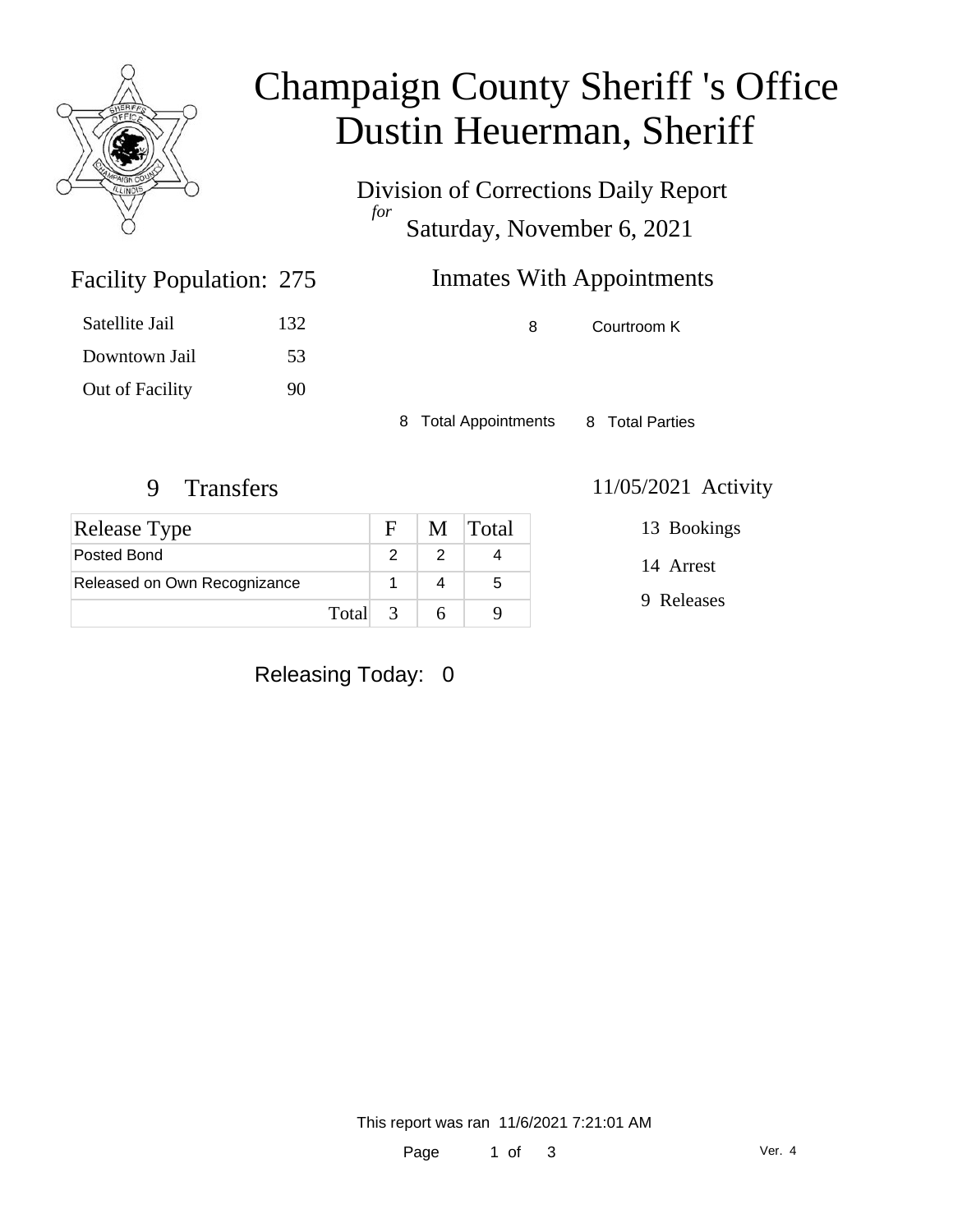

# Champaign County Sheriff 's Office Dustin Heuerman, Sheriff

Division of Corrections Daily Report *for* Saturday, November 6, 2021

Custody Status Count

Civil Other 1

- Electronic Home Dentention 20
	- Felony Arraignment 9
		- Felony Other 6
	- Felony Pre-Sentence 5
		- Felony Pre-Trial 184
	- Felony Pre-Trial DUI 3
	- Felony Sentenced CCSO 5
	- Felony Sentenced IDOC 17
		- Hold Other 4
		- Hold Sentenced IDOC 1
	- Misdemeanor Arraignment 3
		- Misdemeanor Other 1
		- Misdemeanor Pre-Trial 3
			- Petition to Revoke 3
			- Remanded to DHS 10
				- Total 275